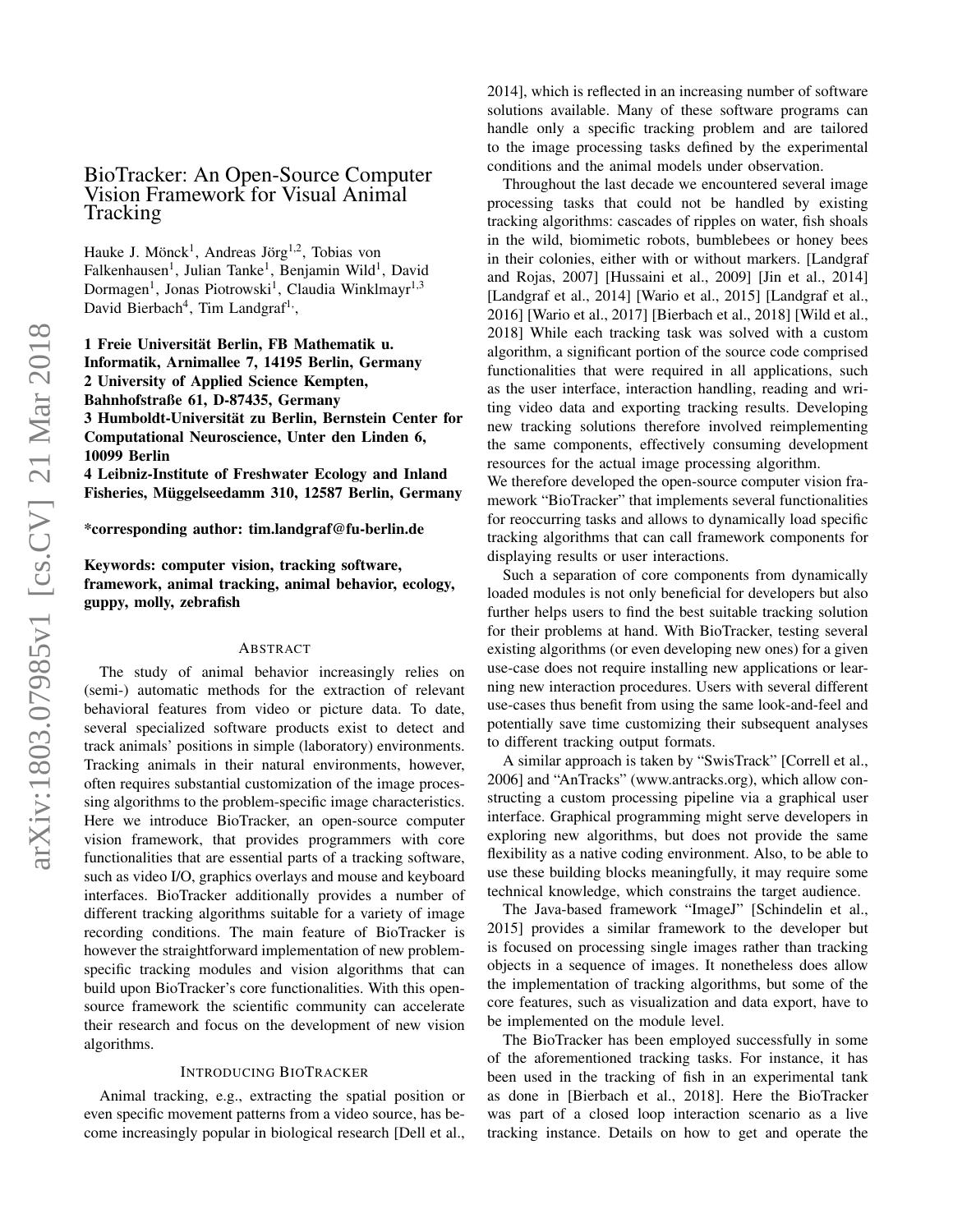program can be found here: [https://github.com/](https://github.com/BioroboticsLab/biotracker_core/wiki) [BioroboticsLab/biotracker\\_core/wiki](https://github.com/BioroboticsLab/biotracker_core/wiki)

### SOFTWARE DESIGN

### BioTracker consists of four components.

The "core" component provides the shared functionality, being the key to reducing implementation overhead. Functionality such as loading external trackers as plugins, reading videos, pictures and camera streams, and exporting tracking data to a generic format can be done. It also provides various standard graphical user interfaces such as playback, seeking, recording of videos, zooming images, and manipulating tracking objects. Multiple objects can be tracked while basic trajectory manipulations are possible. For instance adding, deleting, moving, correcting and annotating trackpoints can be done.

The "tracking module" component implements the respective tracking and image processing algorithm. This is done by implementing an interface loaded by the core component. The "interfaces" component acts as a connector between core and tracking component by defining interaction methods between tracking module and core.

The optional "utility" component provides functionality for the most common tracking issues to simplify tracking module implementation.

The core and interfaces depend on OpenCV and Qt as external libraries and the core additionally on Boost. Consequently tracking modules have to depend on Qt and OpenCV as well. The code conforms to C++11 and targets the largest build platforms Windows, Linux and Mac and follows the Model-View-Controller pattern.

### GRAPHICAL USER INTERFACE

### The GUI is split into three parts.

The first part is the tracking area which displays generic overlay and custom overlay on top of the input. The former contains generic trajectory visualization, as illustrated in figure [1,](#page-2-0) handles mouse events and coordinate rectification. The latter is optionally provided by the tracking component to extend or replace these core visualizations. Mouse events cover e.g. right clicks on the tracking area, which will present a menu providing basic control over the tracking data and visualization. Entities can be added, removed, marked, have their color and transparency changed, etc.

The second part are options, presented on the right hand side. This includes the view control, which modulates generic visualization in the tracking area. Other tabs are reserved for experiment control, notifications and parameters of the tracking component, e.g. binarization thresholds for background subtraction.

The last part are the control toolbars, which can be moved around freely. The video controls bar manages all the playback and recording aspects. The managing includes starting, stopping, seeking, recording the video with or without the overlay and more. It also displays the current frame number and playback speed and grants control over the maximum playback speed. The content controls allow for instance adding tracked elements or annotations, loading of videos and trackers and saving tracked data.

We implemented a simple visualization for tracked objests as points with tails indicating movement direction for generic point-like data, such as illustrated in the scenario in figure [1.](#page-2-0) More generic methods are to be implemented, e.g. for polygon shaped objects.

### *Input rectification and the coordinate system*

Tracking systems are usually required to produce world coordinates (cm or mm) rather than image coordinates (pixels). When recording a planar setup at an angle, the image of the arena is distorted. We have implemented a basic camera calibration procedure which is used to rectify this perspective distortion. Tracking modules can use these calibration and rectification features optionally and therefore handle different camera setups correctly.

## *Output*

Detections can be saved for further analysis generically as comma-separated values (.csv), Json and a binary format, including an option to load and edit previous tracking results. This is done by serializing Qt properties one after another. This way developers can extend existing types and annotate which data needs to be stored additionally. It is also possible to record the video, optionally zoomed in or including overlaid tracking information. As BioTracker can handle live video streams from various USB cameras, it may also serve as a free-to-use video recorder.

### AVAILABLE TRACKING MODULES

The BioTracker includes two different example trackers: (1) The "Background Subtraction Tracker" implements a well-known algorithm used best for tracking tasks with contrastive objects on uniform background. This method covers standard scenarios, such as animals on a static, white background. It has been used successfully in different tracking software such as ToxTrack, [Rodriguez et al., 2017] and publications such as [KaewTraKulPong and Bowden, 2001]. Every image is integrated into the previous background according to a weight variable. For detection, new images are subtracted from the background, binarized and filtered. Then, ellipses are fitted to the blobs found in the foreground image via image moments [Bradski, 1998]. The algorithm can be susceptible for sudden changes in lighting (such as large shadows or sudden spotlights) and movement of the camera. It works stably on slowly changing background (e.g. slow change in ambient lighting) and single, static objects on the background (e.g. dirt, maze structures). This tracker analyzes successive images separately and merges the detected ellipses from adjacent frames to a track.

(2) The second example is the "Lucas-Kanade Tracker". The algorithm computes image derivatives of designated points across time, as introduced by [Lucas and Kanade, 1981] according to [Bouguet, 2000]. Motion of an object is estimated via the optical flow in an region of interest around it. This is susceptible to fast movement, but does not require static background.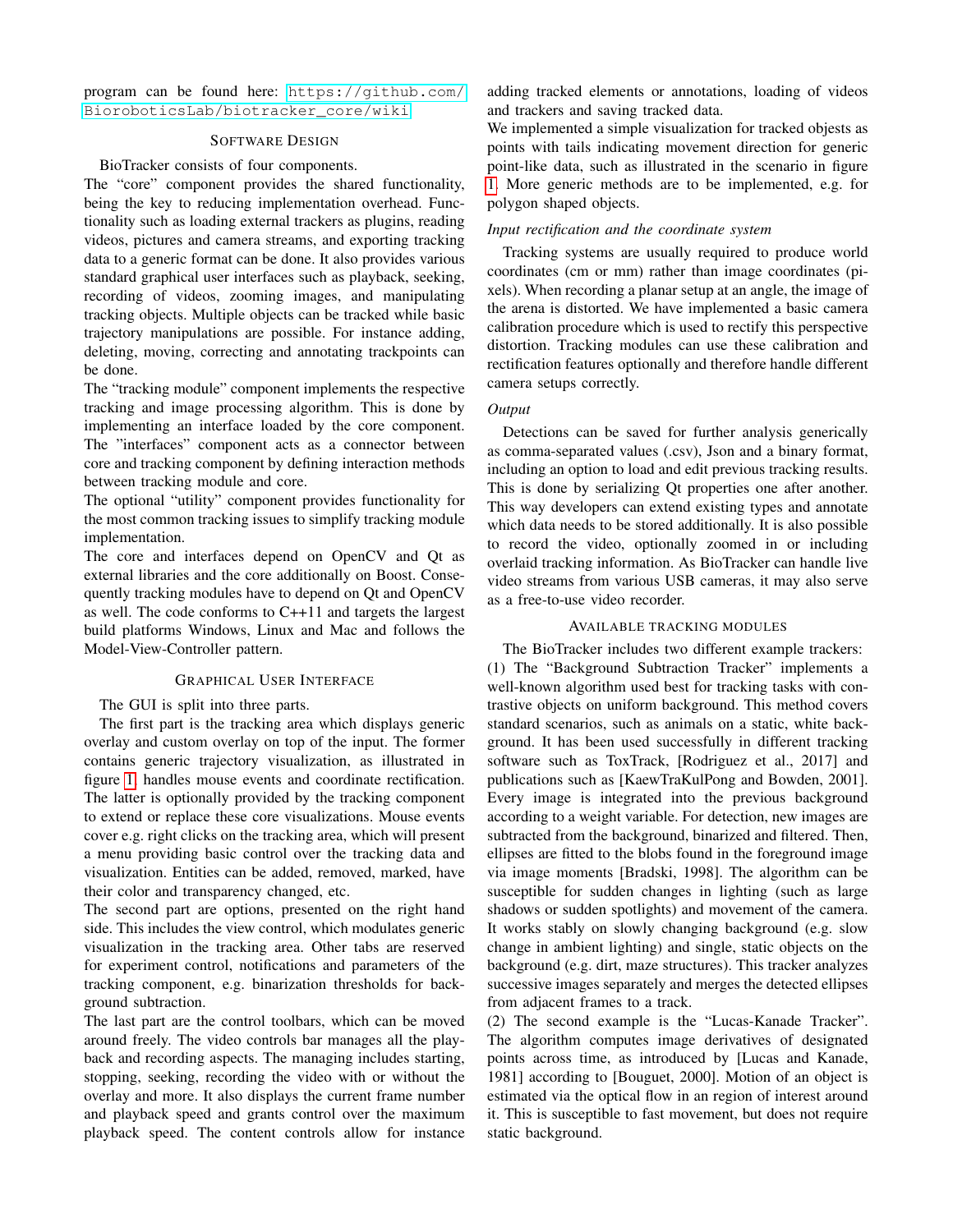<span id="page-2-0"></span>

Fig. 1: Main view of the BioTracker. Here 11 sulfur mollies (Poecilia sulphuraria) are being tracked using the Background Subtraction Tracker. The green circles indicate location of a tracked entity, while the black line indicates orientation. Tracks and annotations handling can be done using the control bar to the left. Video playback is handled using the bottom control bar. The top control bar allows data handling and tracker selection. Finally on the right hand side visualization options are presented in the depicted tab, as well as tracking module specific parameters in another tab.

### EVALUATING THE OUTPUT

Along with the BioTracker comes a python tool named "Data Analysis Module" to evaluate the CSV output produced by the tracking modules. It has a simplistic user interface and provides an easy way to calculate a number of metrics for arbitrary CSV files by using user annotated columns. Metrics like speed or agent trajectories can be plotted adhoc. It calculates metrics like speed, inter-individual distance, transfer entropy and cross-correlation for all individuals. This is done pairwise where applicable and is written back to new CSV files. There is also the option to filter arbitrary columns and plot those metrics (see figure [2\)](#page-3-0). The Data Analysis Module stands alone and can handle and analyze CSV files from different sources, apart from the BioTracker.

### **CONCLUSION**

BioTracker is a novel framework to streamline implementation of tracking and image processing applications while allowing developers to focus on the task at hand - the tracking algorithms. On one hand the software design is simplistic to serve minimalistic trackers. This has been showcased in the Lucas-Kanade tracker. On the other hand it it is rich in generic, optional features to accommodate for most unique and complex tasks. Algorithms profit from the performance of a native C++ implementation, which makes the BioTracker a feasible solution of real-time application as well as computation extensive tasks. The GUI implements common features for user interaction and encapsulates data serialization and management. As a crowd-improved open source platform the probability of introducing bugs in trivial features is low while granting a maximum of flexibility, standardized formats and usage patterns. Two sample trackers showcase implementation and usage of the framework including a third simplistic tracker for demo purposes. In order to enable users to go the whole way from having an animal on video to its tracked movement parameters, BioTracker also provides a tool to analyze and visually evaluate trajectories.

### ACKNOWLEDGEMENTS

The BioTracker as part of the RoboFish project was supported by the DFG (to TL: LA 3534/1-1, to DB: BI 1828/2-1). Furthermore, HM and DD have been supported by the Andrea von Braun foundation through a PhD fellowship. Special thanks goes to all the testers of the BioTracker